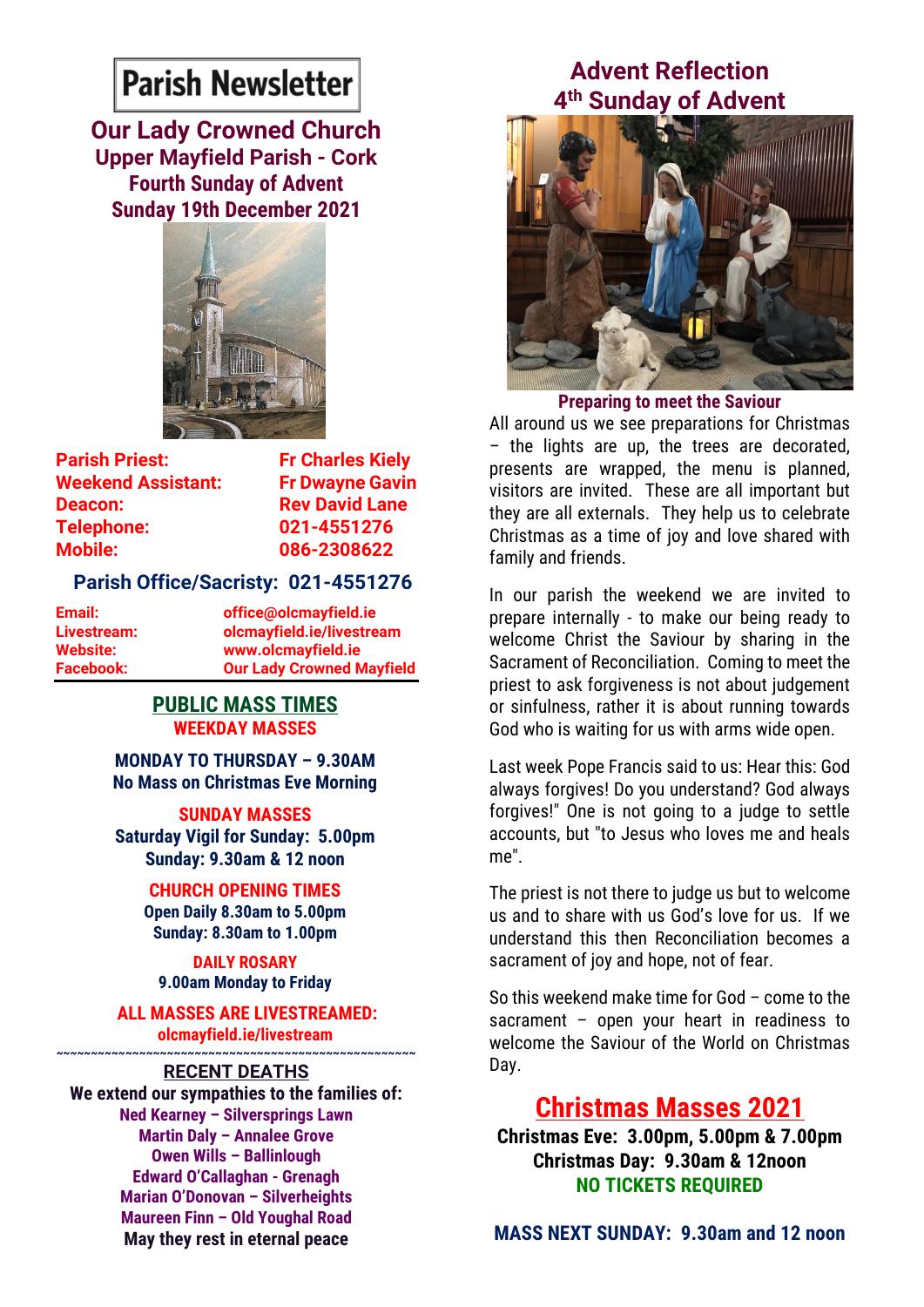#### **Christmas Offering Envelopes & Calendars**

are available on the tables at the entrance to the Church along with the Christmas Mass Times.

#### **CONFESSIONS**

**Confessions are available after all Masses THIS WEEKEND AND AFTER MORNING MASS MONDAY TO THURSDAY THIS COMING WEEK.**

#### **The Gift of a Christmas Poinsettia Plant**



**Here at Our Lady Crowned Church for this Christmas we are inviting you to bring a Potted Christmas Poinsettia to the church to be placed at our Nativity Scene. The plant can be in thanksgiving for something special you received during the past year or in memory of a loved one. Poinsettia plants can be dropped to the church from this weekend.**

#### **CHRISTMAS GIVING TREE**

**The Parish Pastoral Council wishes to thank everyone who gave so generously last weekend. All gifts have been distributed to families in need.**



#### **Christmas Mass Bouquet & Christmas Cards** Cards are still available from the Parish Office

#### **Christmas Visits to the Sick and Housebound**

Fr Charlie will visit the sick and housebound of the Parish on Monday and Tuesday of this week. If you are not on the list please contact the Parish Office.



#### **Annual Parish Christmas Cakes Raffle**

This weekend we will have our Annual Christmas Cakes Raffle – the 10 Christmas Cakes have been made, decorated and donated by Mrs Mary Hurley. €5 per 3 strips of tickets. Raffle at the end of each of the Masses this weekend.

#### **Shrine to St Joseph at Our Lady Crowned Church**

**Every Friday here in Our Lady Crowned Church the notes and prayer requests that you place at our shrine dedicated to St Joseph and the Sleeping St Joseph will be included in our 9.30am Mass.** 

#### **MASS CARDS**

**Selection of Mass Cards available from the Parish Office: Sympathy Cards, Anniversary Cards & Mass Bouquet Cards**.

#### **RECENT BAPTISMS**

We welcome to the Christian Community through the Sacrament of Baptism:

> **Amelia Margaret Scannell Danny John Busteed**

#### **OFFERTORY COLLECTION**

**The Offertory Collection will be taken up at the Offertory Time. New Collection Bags complying with Covid-19 Regulations have been acquired.** 

#### **Weekly Offertory Collection Envelopes**

**Your Box of Envelopes are available from the Parish Office – if you don't already receive a box please contact the Parish Office**

#### **COVID-19 and PERSONAL SAFETY**

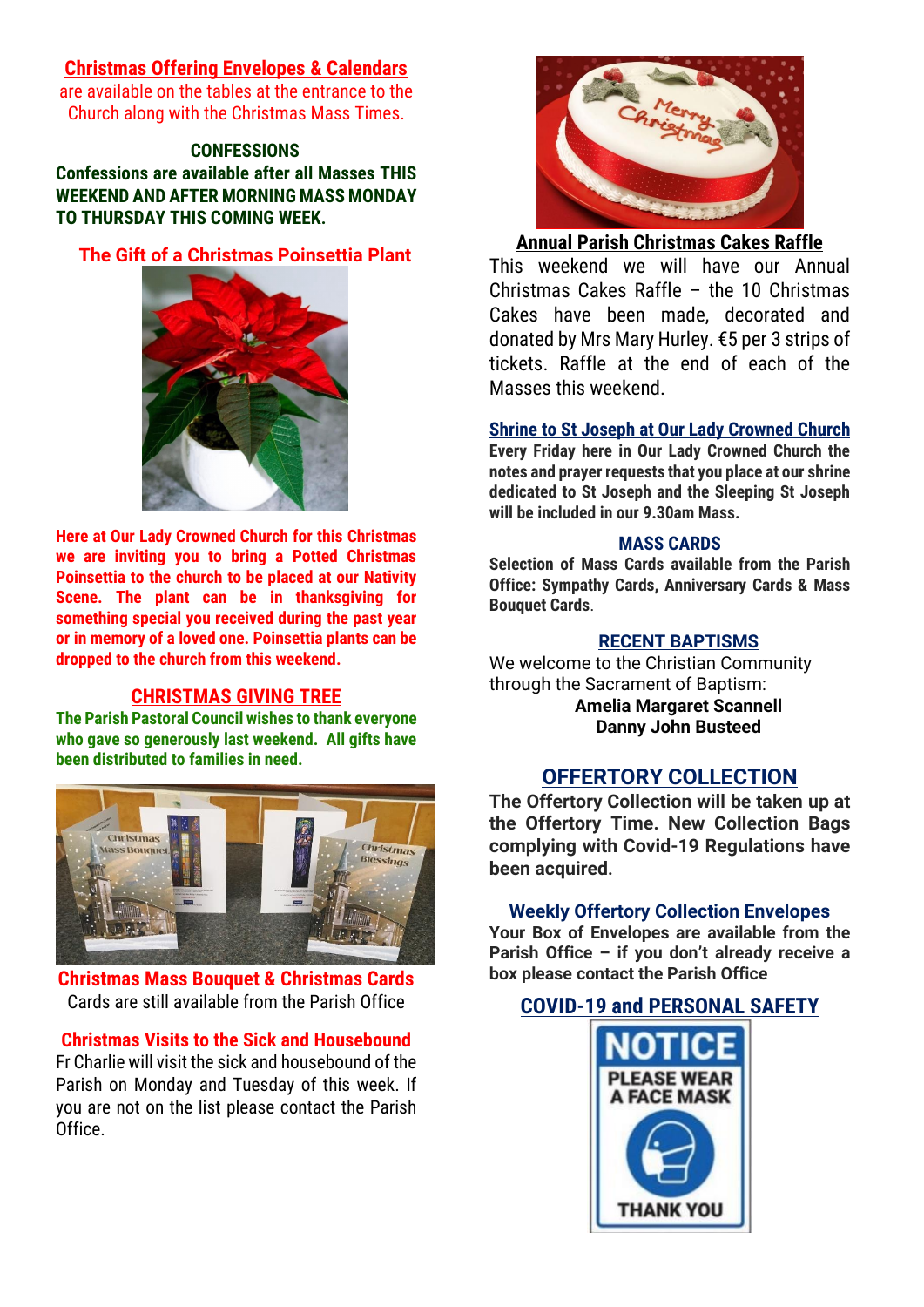# **4 th Sunday of Advent**



# **Week Four – The Journey towards Bethlehem Joseph and Mary meet the shepherds as they approach Bethlehem**

With Bethlehem in sight on the hill top they meet the shepherds who bring the sheep from the town out to the hillside during the day for pasturing. Perhaps they are asking about finding lodgings in the town as many hundreds of people are also arriving to register for the census at the same time.

Over these weeks on our Advent Journey – we take time to pause and remember the days and nights of Joseph and Mary as they make their way to Bethlehem - the discomfort for the pregnant Mary walking long distances in the heat; the cold of the nights as they slept under the stars; the uncertainty of what they were undertaking in welcoming Jesus into their family; their trust in God that it was all part of his great plan for salvation.